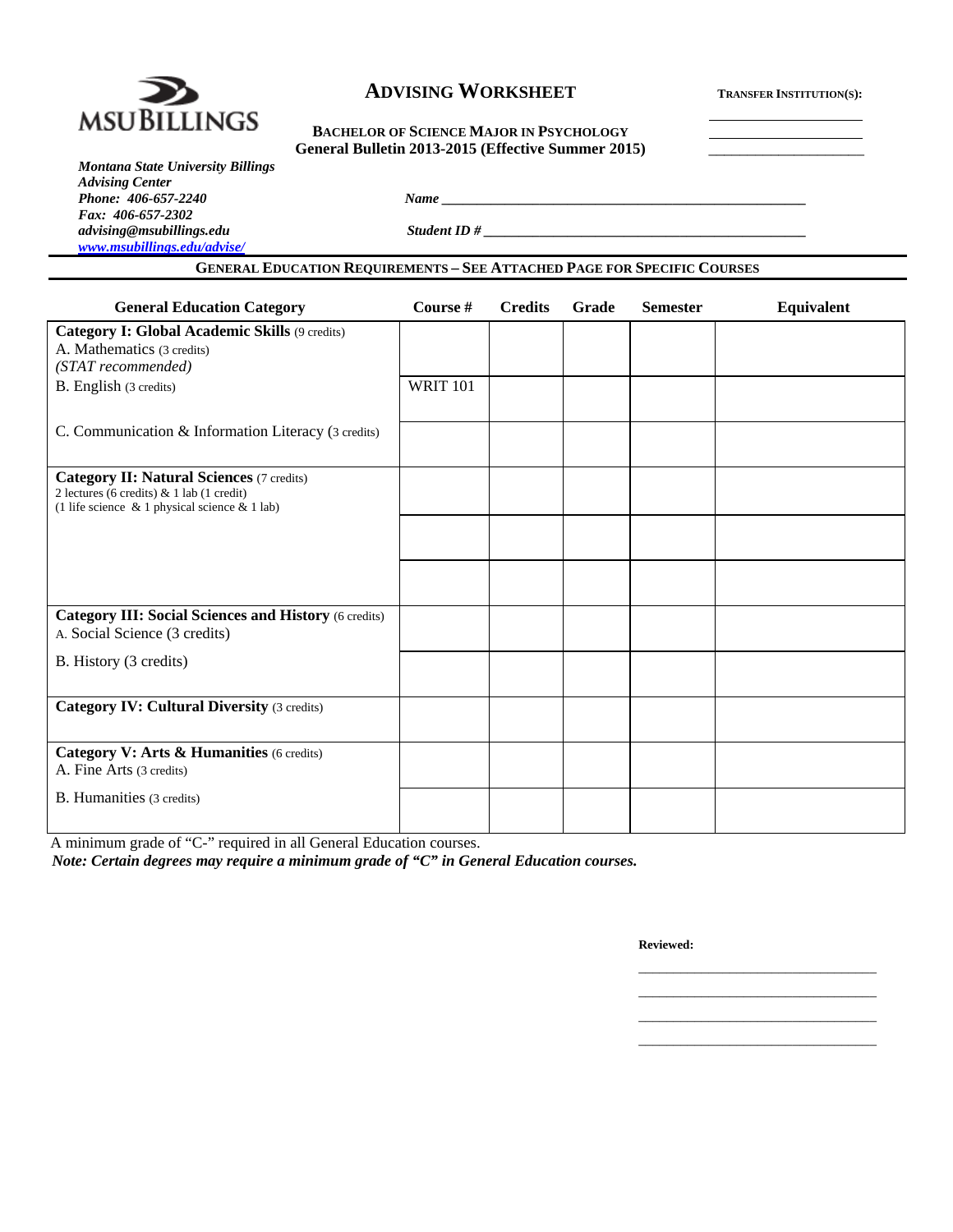# **GENERAL EDUCATION REQUIREMENTS**

|                                |     |                                                                    | 9 credits                        |
|--------------------------------|-----|--------------------------------------------------------------------|----------------------------------|
|                                |     | <b>CATEGORY I: GLOBAL ACADEMIC SKILLS</b>                          |                                  |
|                                |     | Students are required to take one course from each subcategory     |                                  |
|                                |     | <b>Subcategory A - Mathematics</b>                                 | 3 credits                        |
| М                              | 105 | <b>Contemporary Mathematics</b>                                    | 3                                |
| M                              | 114 | <b>Extended Technical Mathematics</b>                              | 3                                |
| М                              | 121 | College Algebra                                                    | 3                                |
| М                              | 122 | College Trigonometry                                               | 3                                |
| М                              | 131 | Mathematics for Elementary Teachers II                             | 3                                |
| М                              | 143 | <b>Finite Mathematics</b>                                          | 4                                |
| М                              | 171 | Calculus I                                                         | $\overline{4}$                   |
| <b>STAT</b>                    | 141 | <b>Introduction to Statistical Concepts</b>                        | 3                                |
| <b>STAT</b>                    | 216 | <b>Introduction to Statistics</b>                                  | 4                                |
| <b>Subcategory B - English</b> |     |                                                                    | 3 credits                        |
| WRIT                           | 101 | College Writing I                                                  | 3                                |
| WRIT                           | 121 | Introduction to Technical Writing                                  | 3                                |
| WRIT                           | 122 | <b>Introduction to Business Writing</b>                            | 3                                |
| WRIT                           | 201 | College Writing II                                                 | 3                                |
| WRIT                           | 220 | Business & Professional Writing                                    | 3                                |
| WRIT                           | 221 | Intermediate Technical Writing                                     | 3                                |
|                                |     | Subcategory C- Communication & Information Literacy 3 credits      |                                  |
| <b>BMIS</b>                    | 150 | <b>Computer Literacy</b>                                           | 3                                |
| <b>COMX</b>                    | 111 | Introduction to Public Speaking                                    | 3                                |
| <b>COMX</b>                    | 115 | Introduction to Interpersonal Communication                        | 3                                |
| <b>LSCI</b>                    | 125 | Research in the Information Age                                    | 3                                |
|                                |     | <b>CATEGORY II: NATURAL SCIENCES</b><br>6 cr. lecture & 1 cr. lab  |                                  |
|                                |     | Students are required to take one course from each subcategory and |                                  |
|                                |     | at least one corresponding lab or SCIN 101, 102, 103 & 104         |                                  |
|                                |     | <b>Subcategory A - Life Sciences</b>                               | 3-4 credits                      |
| <b>BIOB</b>                    | 101 | Discover Biology                                                   | 3                                |
| <b>BIOB</b>                    | 102 | Discover Biology Lab                                               | 1                                |
| <b>BIOB</b>                    | 160 | Principles of Living Systems                                       | 3                                |
| <b>BIOB</b>                    | 161 | Principles of Living Systems Lab                                   | 1                                |
|                                |     | <b>Subcategory B - Physical Sciences</b>                           | 3-4 credits                      |
| <b>ASTR</b>                    | 110 | Introduction to Astronomy                                          | 3                                |
| <b>ASTR</b>                    | 111 | Introduction to Astronomy Lab                                      | 1                                |
| <b>CHMY</b>                    | 121 | Introduction to General Chemistry                                  | 3                                |
| <b>CHMY</b>                    | 122 | Introduction to General Chemistry Lab                              | 1                                |
| <b>CHMY</b>                    | 141 | College Chemistry I                                                | 3                                |
| <b>CHMY</b>                    | 142 | College Chemistry Laboratory I                                     | 1                                |
| <b>GEO</b>                     | 101 | <b>Introduction to Physical Geology</b>                            | 3                                |
| <b>GEO</b>                     | 102 | <b>Introduction to Physical Geology Laboratory</b>                 | 1                                |
| <b>GPHY</b>                    | 111 | Introduction to Physical Geography                                 | 3                                |
| <b>GPHY</b>                    | 112 | Introduction to Physical Geography Lab                             | 1                                |
| <b>PHSX</b>                    | 103 | Our Physical World                                                 | 3                                |
| <b>PHSX</b>                    | 104 | Our Physical World Lab                                             | 1                                |
| PHSX                           | 205 | <b>College Physics I</b>                                           | 3                                |
| <b>PHSX</b>                    | 206 | College Physics I Lab                                              | $\mathbf{1}$                     |
| <b>PHSX</b>                    | 105 | Fundamentals of Phys Sci                                           | 3                                |
| <b>PHSX</b>                    | 106 | Fundamentals of Phys Sci Lab                                       | 1                                |
|                                |     | <b>Subcategories A and B - Integrated Sciences</b>                 | 7 credits                        |
|                                |     | SCIN 101, 102, 103 $& 104$ Integrated Sciences                     | $3, \frac{1}{2}, 3, \frac{1}{2}$ |
|                                |     |                                                                    |                                  |

**CATEGORY III: SOCIAL SCIENCES AND HISTORY 6 credits** 

| Students are required to take one course from each subcategory |     |                                        |           |  |  |  |
|----------------------------------------------------------------|-----|----------------------------------------|-----------|--|--|--|
|                                                                |     | <b>Subcategory A – Social Sciences</b> | 3 credits |  |  |  |
| <b>ANTY</b>                                                    | 217 | Physical Anthropology & Archeology     | 3         |  |  |  |
| <b>BGEN</b>                                                    | 105 | Introduction to Business               | 3         |  |  |  |
| <b>COMX</b>                                                    | 106 | Communicating in a Dynamic Workplace   | 3         |  |  |  |
| <b>ECNS</b>                                                    | 201 | Principles of Microeconomics           | 3         |  |  |  |
| <b>ECNS</b>                                                    | 202 | Principles of Macroeconomics           | 3         |  |  |  |
| EDU                                                            | 105 | <b>Education and Democracy</b>         | 3         |  |  |  |
| <b>GPHY</b>                                                    | 141 | Geography of World Regions             | 3         |  |  |  |
| <b>HTH</b>                                                     | 110 | Personal Health and Wellness           | 3         |  |  |  |
| <b>PSCI</b>                                                    | 210 | Introduction to American Government    | 3         |  |  |  |
| <b>PSCI</b>                                                    | 220 | Introduction to Comparative Government | 3         |  |  |  |
| <b>PSYX</b>                                                    | 100 | Introduction to Psychology             | 3         |  |  |  |
| <b>PSYX</b>                                                    | 231 | Human Relations                        | 3         |  |  |  |
| <b>SOCI</b>                                                    | 101 | Introduction to Sociology              |           |  |  |  |
| SOCI                                                           | 201 | Social Problems                        |           |  |  |  |

|      |     | <b>Subcategory B - History</b>          | 3 credits     |
|------|-----|-----------------------------------------|---------------|
| HSTA | 101 | American History I                      | 3             |
| HSTA | 102 | American History II                     | 3             |
| HSTR | 101 | <b>Western Civilization I</b>           | 3             |
| HSTR | 102 | Western Civilization II                 | 3             |
| HSTR | 103 | Honors Western Civilization I           | 3             |
| HSTR | 104 | Honors Western Civilization II          | 3             |
| PSCI | 230 | Introduction to International Relations | $\mathcal{R}$ |

|               |     | <b>CATEGORY IV: CULTURAL DIVERSITY</b><br>3 credits |   |
|---------------|-----|-----------------------------------------------------|---|
| A&SC/WGSS 274 |     | Women, Culture, and Society                         | 3 |
| <b>ANTY</b>   | 220 | Culture and Society                                 | 3 |
| <b>ARTH</b>   | 160 | Global Visual Culture                               | 3 |
| <b>COMX</b>   | 212 | Introduction to Intercultural Communication         | 3 |
| <b>GPHY</b>   | 121 | Human Geography                                     | 3 |
| <b>HTH</b>    | 270 | Global Health Issues                                | 3 |
| LIT           | 230 | World Literature Survey                             | 3 |
| <b>MUSI</b>   | 207 | World Music                                         | 3 |
| <b>NASX</b>   | 105 | Introduction to Native American Studies             | 3 |
| <b>NASX</b>   | 205 | Native Americans in Contemporary Society            | 3 |
| PHL           | 271 | Philosophy & Religion of India                      | 3 |
| PHL           | 272 | Philosophy & Religion of China/Tibet/Japan          | 3 |
| <b>REHA</b>   | 201 | Introduction to Diversity in Counseling             | 3 |
| <b>RLST</b>   | 170 | The Religious Quest                                 |   |
| <b>SPNS</b>   | 150 | The Hispanic Tradition                              | 3 |

|             |     | <b>CATEGORY V: ARTS &amp; HUMANITIES</b>                       | 6 credits      |
|-------------|-----|----------------------------------------------------------------|----------------|
|             |     | Students are required to take one course from each subcategory |                |
|             |     | <b>Subcategory A – Fine Arts</b>                               | 3 credits      |
| ARTZ        | 101 | Art Fundamentals                                               | 3              |
| ARTZ        | 105 | Visual Language-Drawing                                        | 3              |
| ARTZ.       | 131 | Ceramics for Non-majors                                        | 3              |
| CRWR        | 240 | Intro Creative Writing Workshop                                | 3              |
| FILM        | 160 | Introduction to World Cinema                                   | 3              |
| LIT         | 270 | Film $&$ Literature                                            | 3              |
| <b>MART</b> | 260 | <b>Computer Presentation and Animation</b>                     | 3              |
| MUSI        | 101 | <b>Enjoyment of Music</b>                                      | 3              |
| <b>MUSI</b> | 114 | Band: MSUB Symphonic                                           | 1              |
| <b>MUSI</b> | 131 | Jazz Ensemble I: MSUB                                          | 1              |
| MUSI        | 147 | Choral Ensemble: University Chorus                             | 1              |
| THTR        | 101 | Introduction to Theatre                                        | 3              |
| THTR        | 120 | Introduction to Acting I                                       | 3              |
|             |     | <b>Subcategory B - Humanities</b>                              | 3 credits      |
| <b>ARTH</b> | 150 | Introduction to Art History                                    | 3              |
| <b>HONR</b> | 111 | Perspectives and Understanding                                 | 3              |
| LIT         | 110 | Introduction to Literature                                     | 3              |
| LIT         | 240 | The Bible as Literature                                        | 3              |
| PHI.        | 110 | <b>Introduction to Ethics</b>                                  | 3              |
| PHI.        | 111 | Philosophies of Life                                           | $\overline{3}$ |
|             |     |                                                                |                |

**Total 31**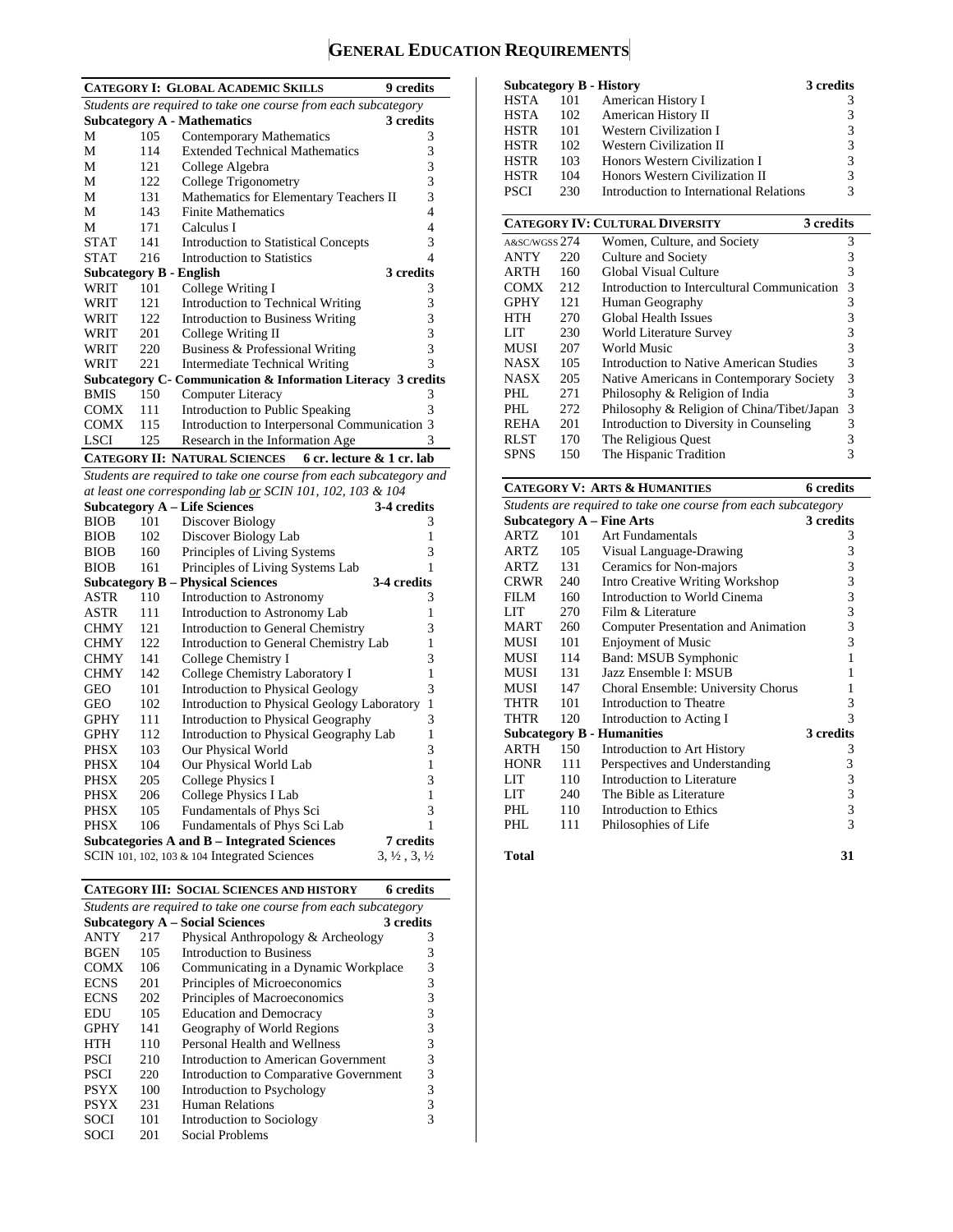|             |         | Course                                                                                                            | <b>Credits</b> | Grade | <b>Semester</b> | Equivalent |
|-------------|---------|-------------------------------------------------------------------------------------------------------------------|----------------|-------|-----------------|------------|
|             |         | Required Courses - A grade of "C" or higher is mandatory in all psychology courses satisfying major requirements. |                |       |                 |            |
| *PSYX       | 100     | Introduction to Psychology                                                                                        | 3              |       |                 |            |
| <b>PSYX</b> | 222     | <b>Psychological Statistics</b>                                                                                   | 3              |       |                 |            |
| <b>PSYX</b> | 223     | Research Design and Analysis I                                                                                    | 3              |       |                 |            |
| <b>PSYX</b> | 224     | Research Design and Analysis I Lab                                                                                |                |       |                 |            |
| <b>PSYX</b> | 400     | History & Systems in Psychology                                                                                   | 3              |       |                 |            |
| <b>PSYX</b> | 499     | <b>Senior Thesis</b>                                                                                              | 3              |       |                 |            |
|             |         | Three credits in <b>one</b> of the following courses:                                                             |                |       |                 |            |
| <b>PSYX</b> | 395     | Field Work                                                                                                        | 3              |       |                 |            |
| <b>PSYX</b> | 492     | <b>Independent Study</b>                                                                                          | $1-4$          |       |                 |            |
| <b>PSYX</b> | 495     | Practicum                                                                                                         | $1-3$          |       |                 |            |
| <b>PSYX</b> | 298/498 | Cooperative Education/Internship                                                                                  | $1-8$          |       |                 |            |

# **Restricted Psychology Electives**

#### *Group I: Select two courses (with labs) from this group:*

|             |     | $\sigma$ , $\sigma$ , $\sigma$ , $\sigma$ , $\sigma$ , $\sigma$ , $\sigma$ , $\sigma$ , $\sigma$ , $\sigma$ , $\sigma$ , $\sigma$ , $\sigma$ , $\sigma$ , $\sigma$ , $\sigma$ , $\sigma$ , $\sigma$ , $\sigma$ , $\sigma$ , $\sigma$ , $\sigma$ , $\sigma$ , $\sigma$ , $\sigma$ , $\sigma$ , $\sigma$ , $\sigma$ , $\sigma$ , $\sigma$ , $\sigma$ , $\sigma$ |   |  |
|-------------|-----|---------------------------------------------------------------------------------------------------------------------------------------------------------------------------------------------------------------------------------------------------------------------------------------------------------------------------------------------------------------|---|--|
| <b>PSYX</b> | 320 | <b>Research Methods III</b>                                                                                                                                                                                                                                                                                                                                   | 3 |  |
| and         |     |                                                                                                                                                                                                                                                                                                                                                               |   |  |
| <b>PSYX</b> | 321 | Research Methods III Lab                                                                                                                                                                                                                                                                                                                                      |   |  |
| <b>PSYX</b> | 350 | Physiological Psychology                                                                                                                                                                                                                                                                                                                                      | 3 |  |
| and         |     |                                                                                                                                                                                                                                                                                                                                                               |   |  |
| <b>PSYX</b> | 351 | Physiological Psychology Lab                                                                                                                                                                                                                                                                                                                                  |   |  |
| <b>PSYX</b> | 352 | <b>Comparative Psychology</b>                                                                                                                                                                                                                                                                                                                                 | 3 |  |
| and         |     |                                                                                                                                                                                                                                                                                                                                                               |   |  |
| <b>PSYX</b> | 353 | Comparative Psychology Lab                                                                                                                                                                                                                                                                                                                                    |   |  |
| <b>PSYX</b> | 354 | Sensation & Perception                                                                                                                                                                                                                                                                                                                                        | 3 |  |
| and         |     |                                                                                                                                                                                                                                                                                                                                                               |   |  |
| <b>PSYX</b> | 355 | Sensation & Perception Lab                                                                                                                                                                                                                                                                                                                                    |   |  |
| <b>PSYX</b> | 370 | Psychology of Learning                                                                                                                                                                                                                                                                                                                                        | 3 |  |
| and         |     |                                                                                                                                                                                                                                                                                                                                                               |   |  |
| <b>PSYX</b> | 371 | Psychology of Learning Lab                                                                                                                                                                                                                                                                                                                                    |   |  |
| <b>PSYX</b> | 380 | Memory & Cognition                                                                                                                                                                                                                                                                                                                                            | 3 |  |
| and         |     |                                                                                                                                                                                                                                                                                                                                                               |   |  |
| <b>PSYX</b> | 381 | Memory & Cognition Lab                                                                                                                                                                                                                                                                                                                                        |   |  |
| <b>PSYX</b> | 480 | <b>Cognitive Development</b>                                                                                                                                                                                                                                                                                                                                  | 3 |  |
|             |     |                                                                                                                                                                                                                                                                                                                                                               |   |  |

#### *Group 2: Select four courses from this group:*

| <b>PSYX</b>          | 230         | Dev Psych: Dev Over Lifespan               | 3 |  |  |
|----------------------|-------------|--------------------------------------------|---|--|--|
| *PSYX                | 231         | <b>Human Relations</b>                     | 3 |  |  |
| <b>PSYX</b>          | 333         | The Psychology of Aging                    | 3 |  |  |
| PSYX/<br>A&SC        | 335/<br>309 | Psychology of Gender                       | 3 |  |  |
| <b>PSYX</b>          | 340         | Abnormal Psychology                        | 3 |  |  |
| PSYX/<br><b>SOCI</b> | 360/<br>382 | Social Psychology                          | 3 |  |  |
| <b>PSYX</b>          | 378         | <b>Introduction to Clinical Psychology</b> | 3 |  |  |
| <b>PSYX</b>          | 382         | Forensic Psychology                        | 3 |  |  |
| <b>PSYX</b>          | 385         | Psychology of Personality                  | 3 |  |  |
| <b>PSYX</b>          | 410         | Cognitive Learning Theories                | 3 |  |  |
| <b>PSYX</b>          | 461         | Industrial & Organizational Psychology     | 3 |  |  |
| <b>PSYX</b>          | 470         | <b>Psychological Testing</b>               | 3 |  |  |

\*May satisfy General Education requirements.